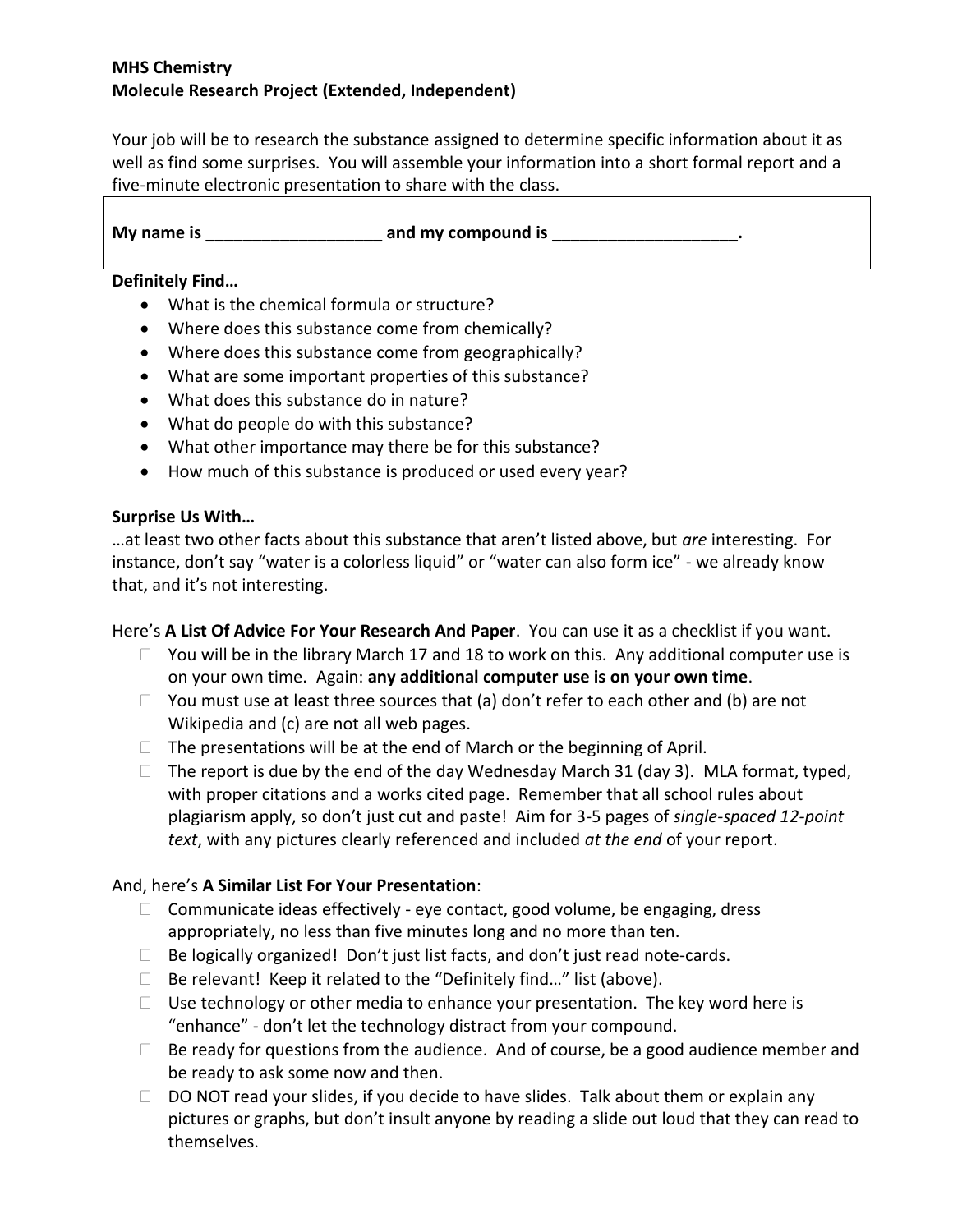## **MHS Chemistry Molecule Research Project (Extended, Independent)**

### **BEWARE!**

Remember to write your paper so *other class members* can understand it. If you find yourself using a word that you (or maybe others) don't know, translate or define it in your paper.

In order to make sure your vocabulary is OK for your class, I may give a vocabulary quiz after the papers are in. Each question will be a word from a different person's report. Your grade will depend on how many people define it correctly in the class. Tricky, huh?



# **PRESENTATIONS** BE READY MARCH 31

(at the earliest)